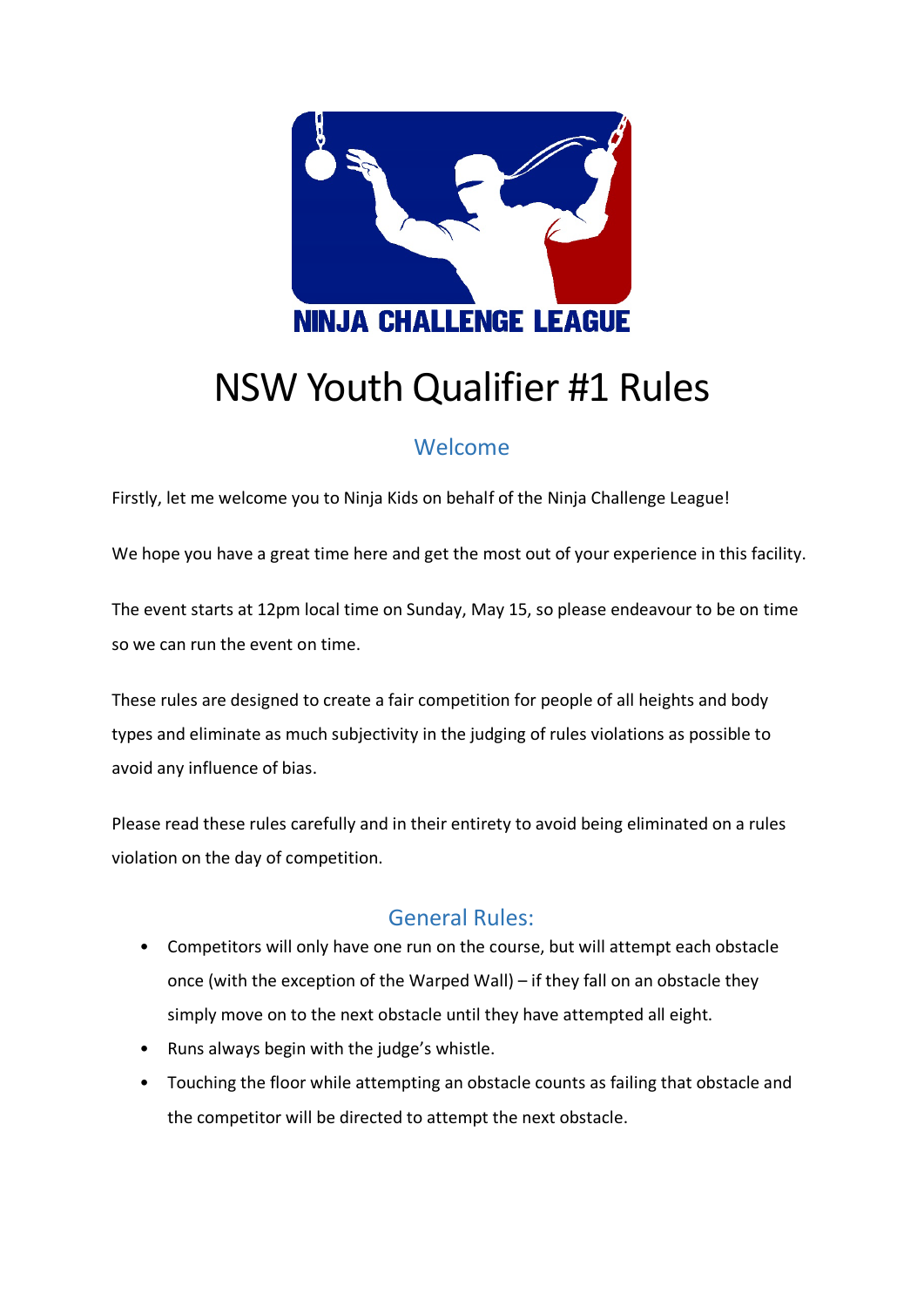- Competitors may only rest for 30 seconds between obstacles without being eliminated, they will be given a 15 second warning, a 10 second warning and a 5 second countdown. The rest period will start as soon as a competitor completes an obstacle or fails the previous obstacle.
- Competitors must be present at the designated start time for each event unless given special exemption from the Commissioner in writing.
- Rankings will be determined by furthest the fastest based on the first failed obstacle or completion time for each competitor.
- Enclosed shoes must be worn.
- A demonstration of each course is available on the [Ninja Challenge League YouTube](https://www.youtube.com/c/NinjaChallengeLeague/)  [Channel.](https://www.youtube.com/c/NinjaChallengeLeague/)

# Kids/Mature Kids Obstacle Rules:

# 1. Steps

- Use hands and feet on the steps as needed to land past the tape.
- The scoring checkpoints for this obstacle are as follows:
	- $\bullet$  Step 1-5
	- Steps Dismount
- A dismount is assessed if the competitor only partially clear the tape.

# 2. Hanging Alley

- Use hands only to swing on at least the first and last hold/ring to land on the far red mat.
- The Kids scoring checkpoints for this obstacle are as follows:
	- Banana 1
	- Ring 1
	- Banana 2
	- Ring 2
	- Banana 3
	- Alley Dismount
- The Mature Kids scoring checkpoints for this obstacle are as follows: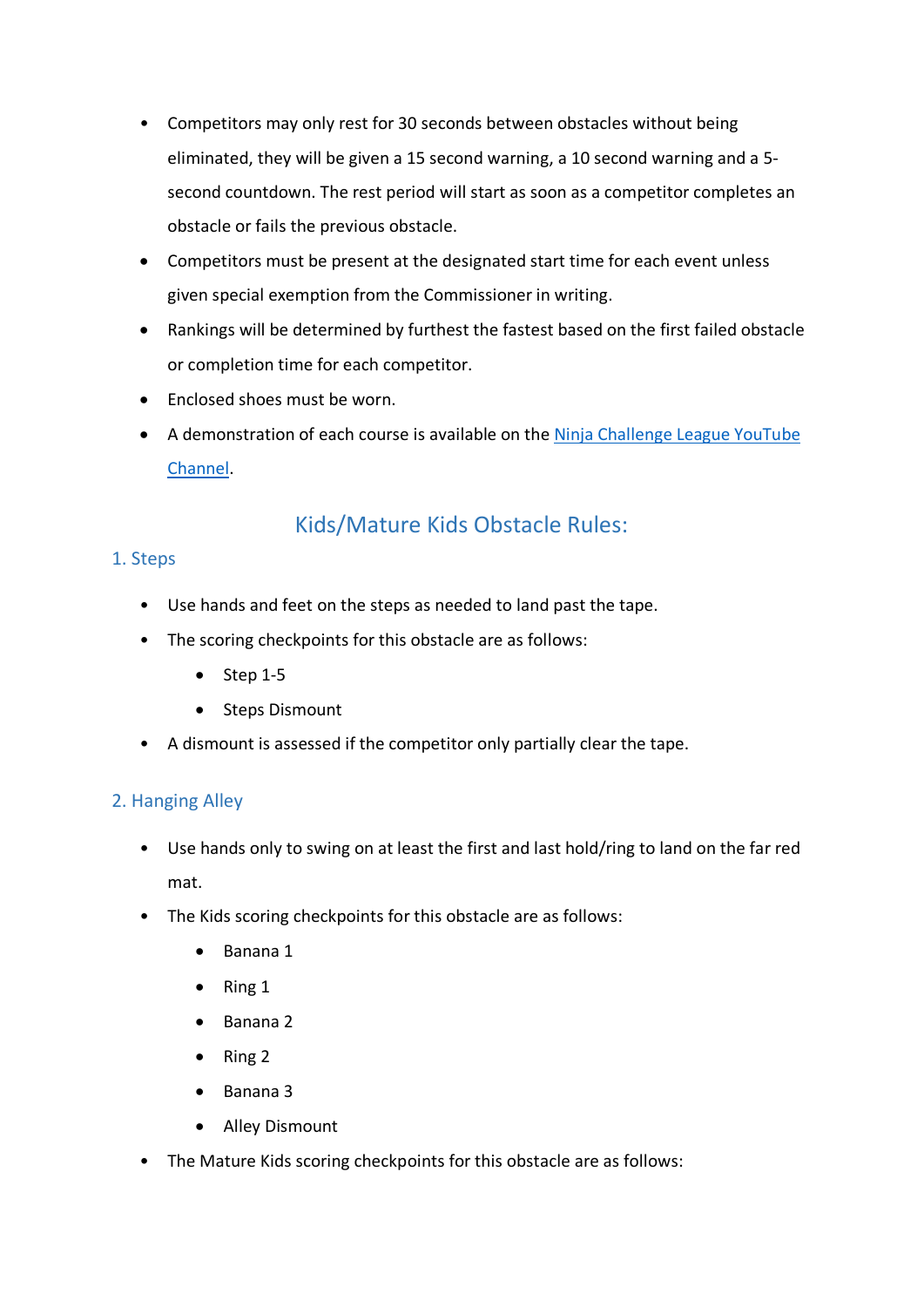- Banana 1
- Ring 1
- Cone
- Ring 2
- Bungee
- Alley Dismount
- A dismount is assessed if the competitor only partially lands on the mat.

# 3. Sloth Bridge

- KIDS: Use hands and feet on the edges of the plank as needed to reach the far box.
- MATURE KIDS: Use hands and feet as needed to traverse the first bridge to reach the middle box, then continue on the second bridge to reach the far box.
- The KIDS scoring checkpoints for this obstacle are as follows:
	- Sloth Bridge
	- Sloth Dismount
- The MATURE KIDS scoring checkpoints for this obstacle are as follows:
	- Sloth Bridge 1
	- Sloth Box
	- Sloth Bridge 2
	- Sloth Dismount
- A dismount is assessed if the competitor contacts the end platform then falls back.

# 4. Pole Grapser

- Use hands and feet as needed on at least the first and last pole to reach the designated landing area.
- The KIDS scoring checkpoints for this obstacle are as follows:
	- $\bullet$  Pole 1-6
	- Poles Dismount
- The MATURE KIDS scoring checkpoints for this obstacle are as follows:
	- Pole 1-10
	- Poles Dismount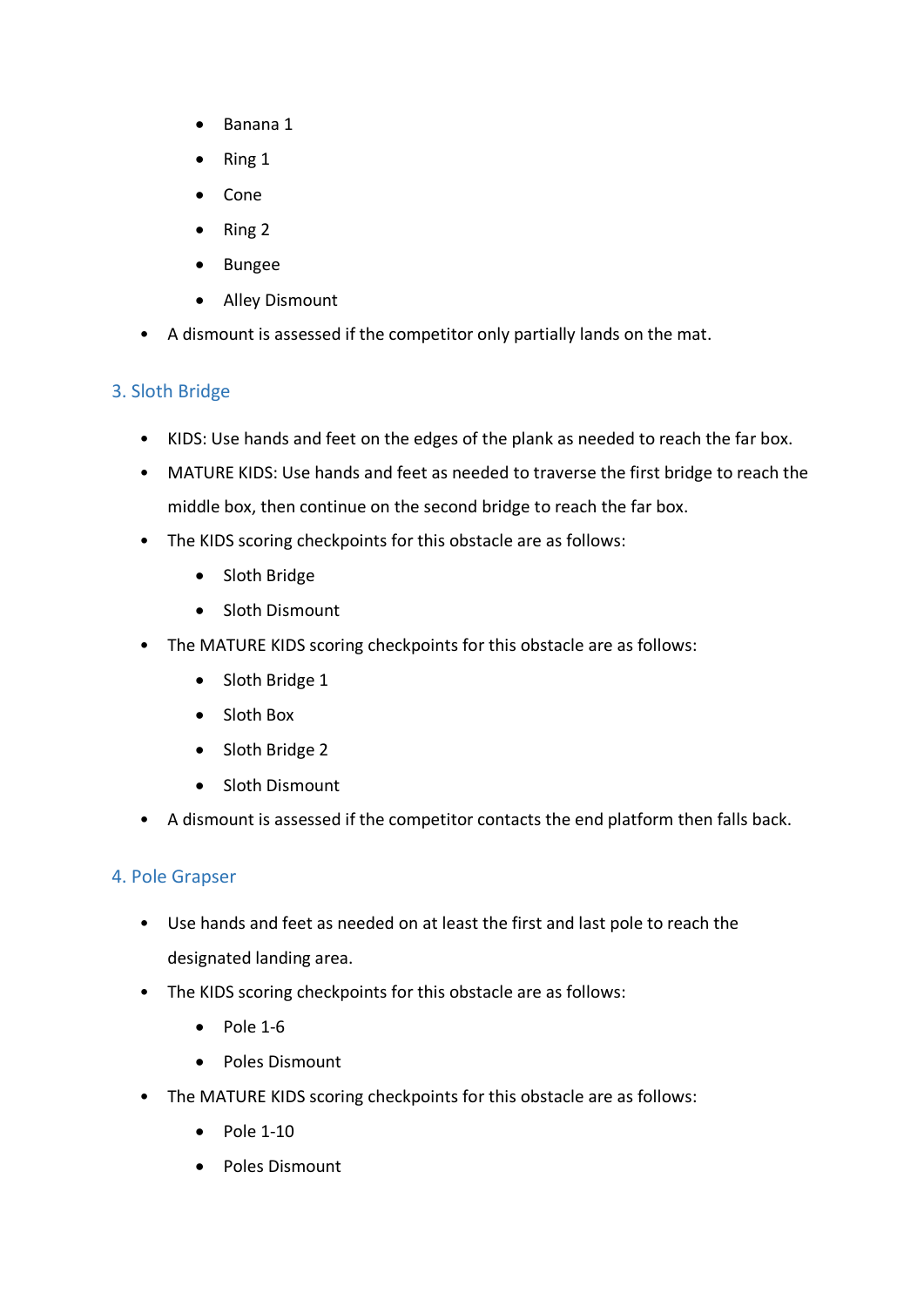• A dismount is assessed if the competitor only partially lands in the landing area.

#### 5. Balance Walk

- KIDS: Use feet only to traverse the top section of each beam/roller to reach the and section.
- MATURE KIDS: Use feet only to traverse each beam and roll each roller to reach the end section.
- The scoring checkpoints for this obstacle are as follows:
	- Beam 1
	- Roller 1
	- Beam 2
	- Roller 2
	- Beam 3-5
	- Balance Dismount
- A competitor is assessed a dismount if only partially land in the landing area.

#### 6. Spider Walk

- Use hands and feet on the side of the Spider Walk to traverse to the end, turn around without touching the ground and return to land past the tape.
- The scoring checkpoints for this obstacle are as follows:
	- Spider Up
	- Spider Turn
	- Spider Back
	- Spider Dismount
- A dismount is assessed if the competitor only partially clears the tape.

#### 7. Rope Swing

- Jump from the mini tramp and catch the rope, then use hands and feet on the rope as needed to traverse each rope to land past the end of the crash mat.
- The scoring checkpoints for this obstacle are as follows:
	- Rope 1-3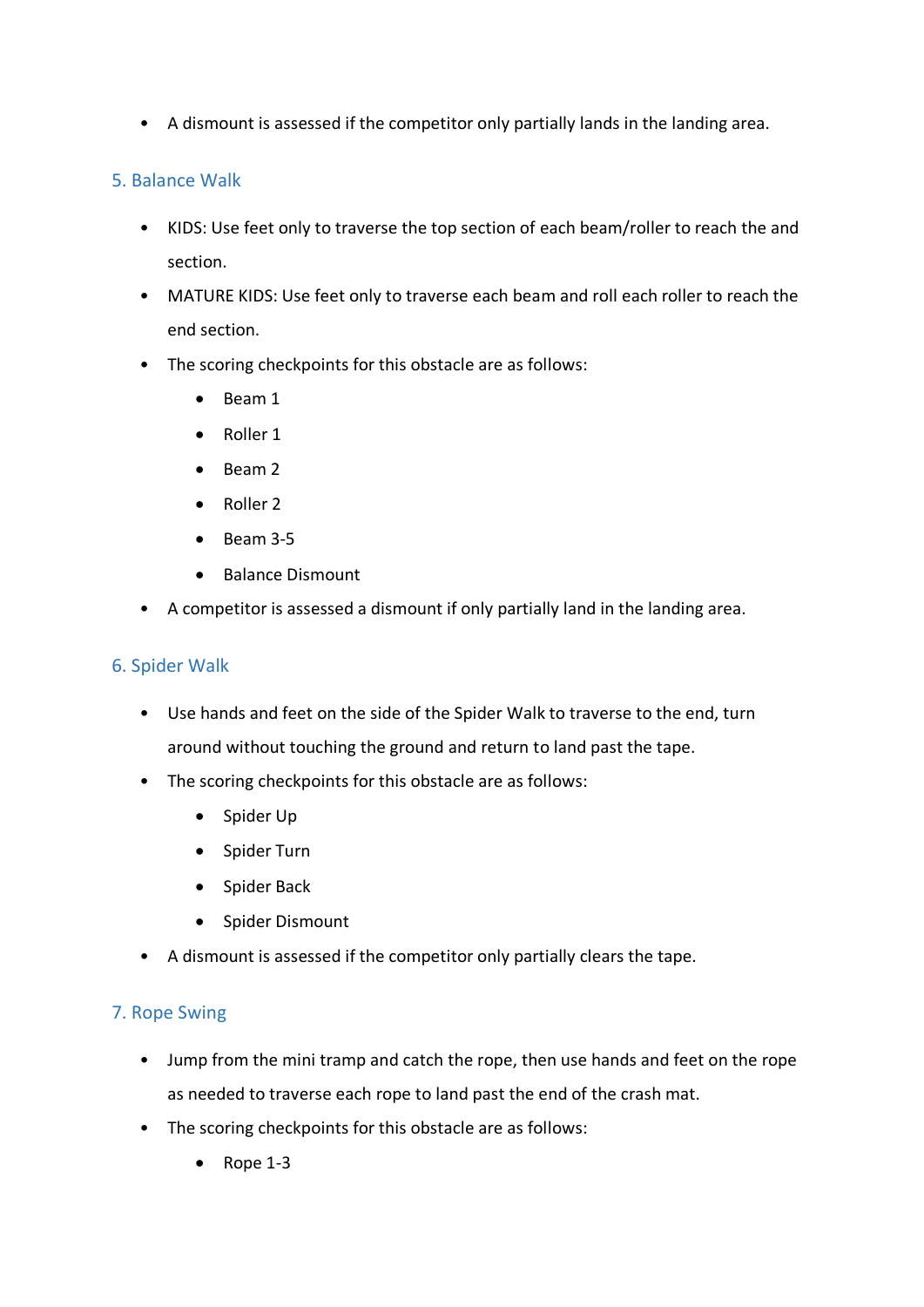- Ropes Dismount
- A dismount is assessed if the competitor contacts the crash mat when dismounting from the last rope.

### 8. Warped Wall

- A spray bottle and hand towel will be provided at the start of this obstacle it is up to the competitor to use either or both.
- For KIDS DIVISION: Competitors run up the smallest warped wall, climb over th e top and hit the buzzer to end their run.
- For MATURE KIDS DIVISION: Competitors run up the big warped wall and grab the first lip, then transfer to the top of the smaller wall and hit the buzzer to finish the run.
- The scoring checkpoints are as follows:
	- Warped Wall
	- Wall Lip
	- Finish
- A Wall Lip is assessed if the competitor only gets one hand above the line on their best attempt.
- Competitors are allowed three attempts to complete this obstacle before being eliminated.
- An attempt is defined as any time a competitor makes contact with the warped wall, no matter how minimal.
- Competitors are allowed to rest for 30 seconds between each attempt.

If you have any questions regarding any of the rules or anything is unclear, please email the Commissioner at commissioner@ninjachallengeleague.com.

A video demonstrating the correct completion of the course is available on our [YouTube](https://www.youtube.com/playlist?list=PL6socjfKDLcq8F6C5D4G7txDf2cca-ATy)  [Channel.](https://www.youtube.com/playlist?list=PL6socjfKDLcq8F6C5D4G7txDf2cca-ATy)

Pre-Teens/Teens Obstacle Rules: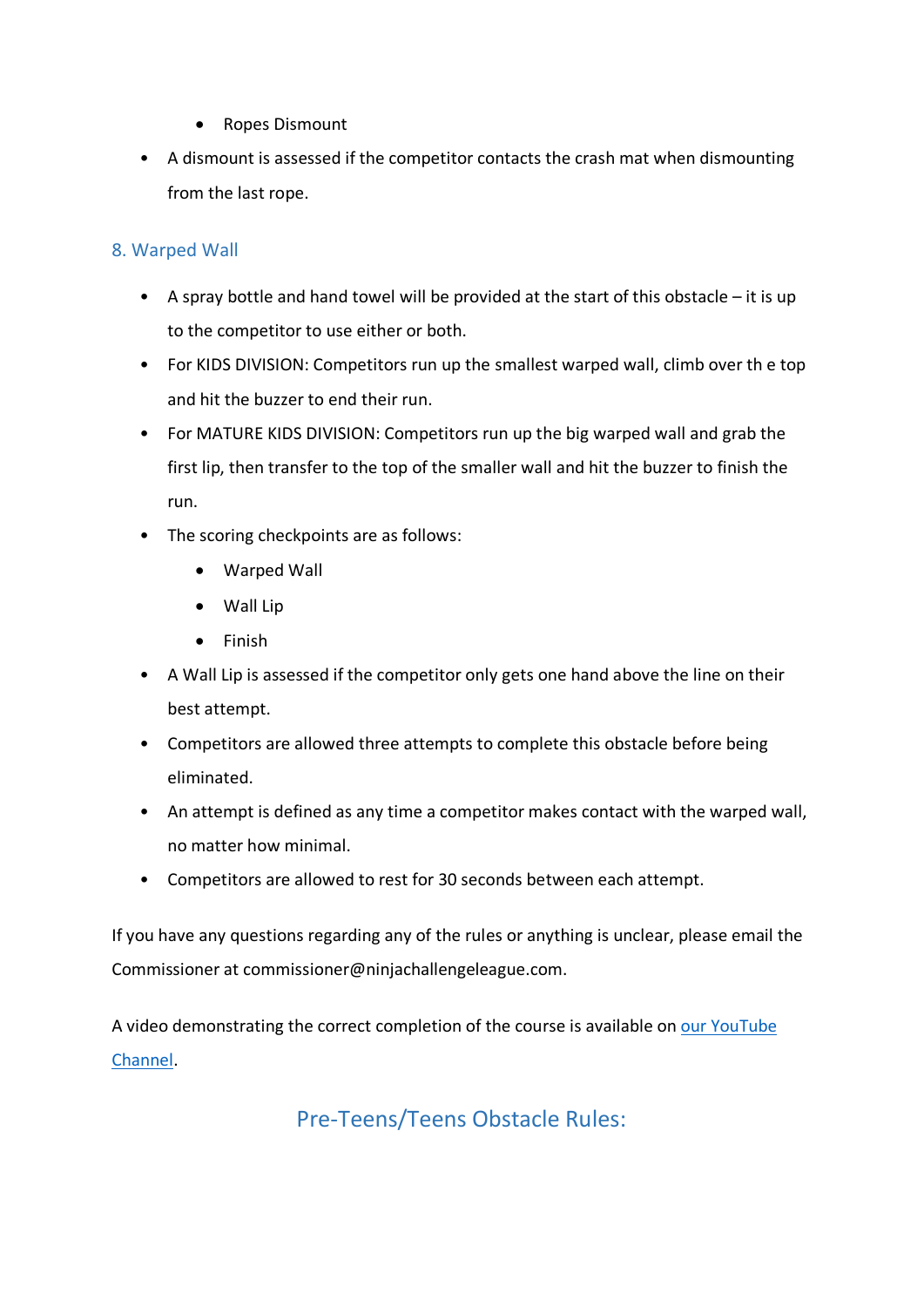#### 1. Steps

- Use hands and feet as needed to use each step to reach the landing area.
- The scoring checkpoints for this obstacle are as follows:
	- Step 1-5
	- Steps Dismount
- A dismount is assessed if the competitor only partially clears the steps.

#### 2. Spider Cliff

- PRE-TEENS: Use hands and feet to mount the spider walk, then use hands only on the left cliffhanger to reach the landing area.
- TEENS: Use hands and feet to mount the spider walk, then use hands only on each of the right cliffhanger holds to reach the last cliffhanger before dismounting to the landing area.
- The PRE-TEENS scoring checkpoints for this obstacle are:
	- Spider Walk
	- Cliff Half 1-2
	- Spider Cliff Dismount
- The TEENS scoring checkpoints for this obstacle are:
	- Spider Walk
	- Spider Cliff 1-7
	- Spider Cliff Dismount
- A dismount is assessed if the competitor only partially lands in the landing area.

# 3. Pegboard

- PRE-TEENS: Use hands on the pegs only to get both pegs into the top holes above the tape before dismounting, in as many or as few moves as needed.
- TEENS: Use hands on the pegs only to traverse the pegboard and get both pegs in the holes above the far line of tape before dismounting, in as many or as few moves as needed.
- The PRE-TEENS scoring checkpoints for this obstacle are as follows:
	- Peg Holes 1-9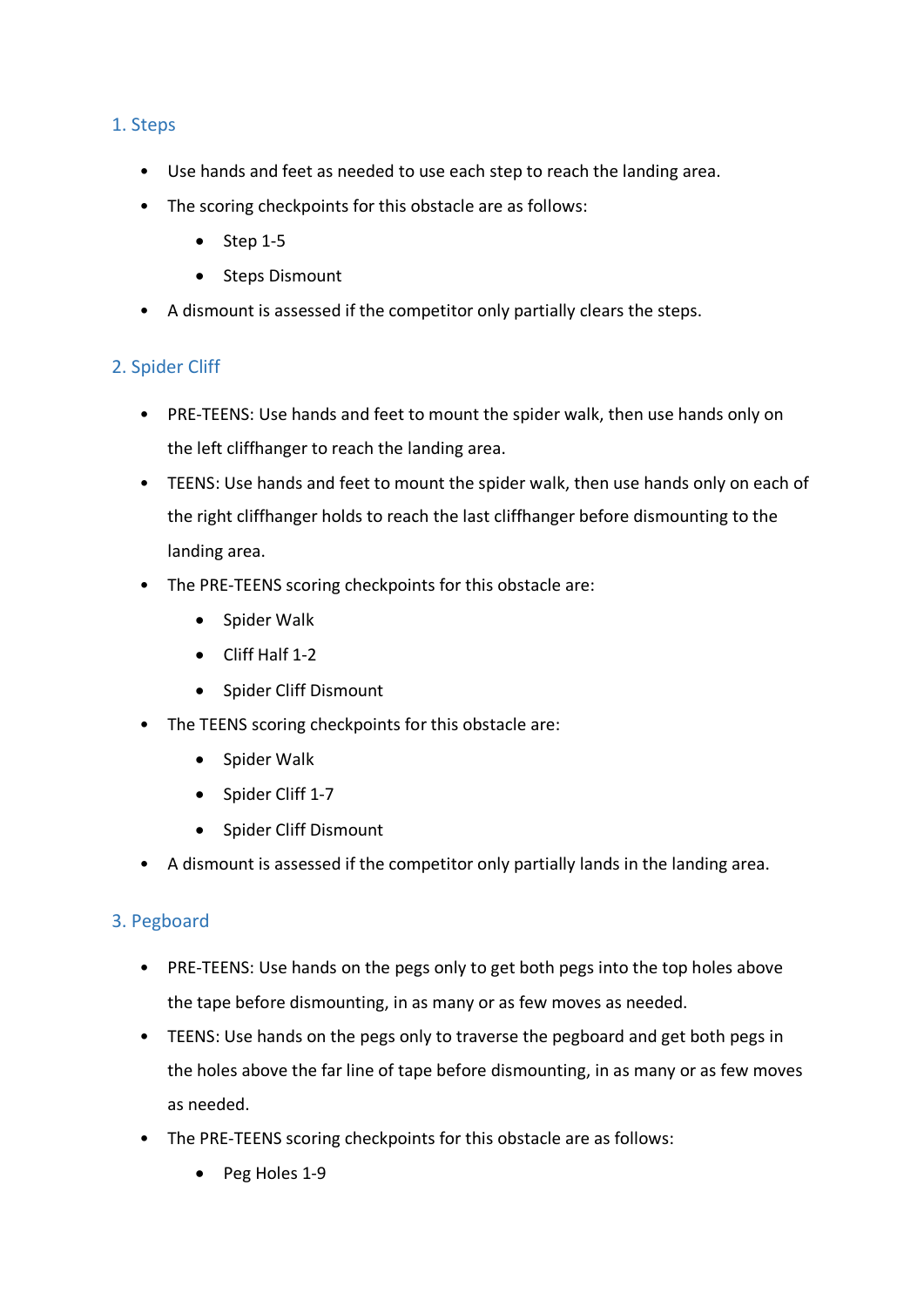- The TEENS scoring checkpoints for this obstacle are as follows:
	- Peg Holes 1-18
- For scoring purposes, a competitor is considered to have reached a set of peg holes once both pegs have reached that set of holes. If the competitor falls with the pegs in two different sets or with one peg out of the hole, the earliest peg holes will be recorded as where they reached.

#### 4. PRE-TEENS: Floating Poles

- Use hands and feet on the sides of the poles only to transfer the poles along the bolts until the poles are hanging from the last two bolts before dismounting.
- The scoring checkpoints for this obstacle are as follows:
	- Floating Bolt 1-5
- For scoring purposes, if a competitor falls, the furthest bolt that a pole remains hanging in after their fall is used as their result.

#### 4. TEENS: Balance Roller

- Use feet only to walk along the red parts of the flat beams and roll the roller as far as needed to reach the next red beam, jump to the next red beam, walk along the top of the round wobble beam and onto the last red beam before dismounting to the landing area.
- The scoring checkpoints for this obstacle are as follows:
	- Red Beam 1
	- Roller
	- Red Beam 2-3
	- Wobble Beam
	- Red Beam 4
	- Balance Dismount
- A dismount is assessed if the competitor only partially reaches the landing area.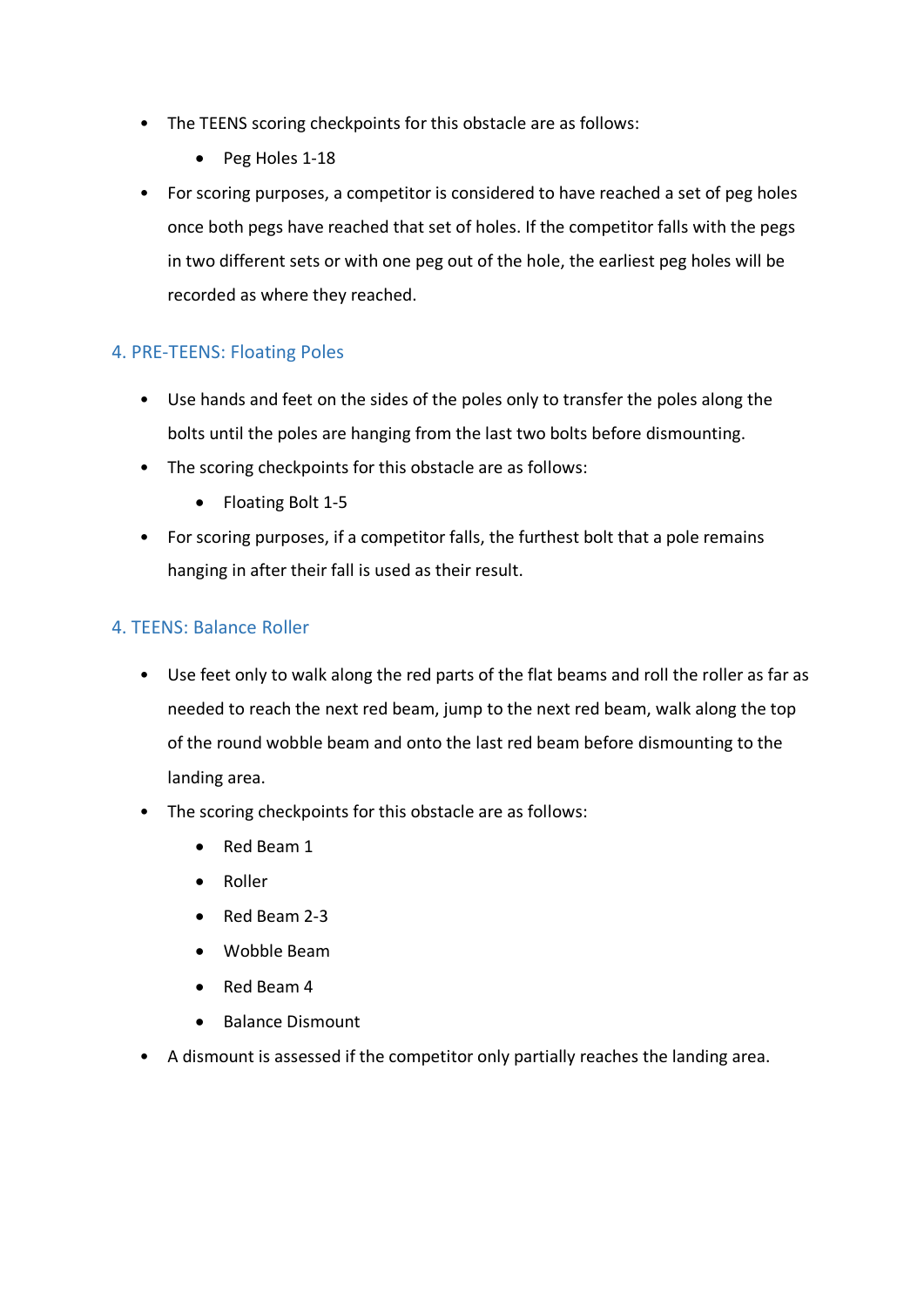#### 5. PRE-TEENS: Balance Roller

- Use feet only to walk along the red parts of the flat beams and roll the roller as far as needed to reach the next red beam, jump to the next red beam, walk along the top of the round wobble beam and onto the last red beam before dismounting to the landing area.
- The scoring checkpoints for this obstacle are as follows:
	- Red Beam 1
	- Roller
	- Red Beam 2-3
	- Wobble Beam
	- Red Beam 4
	- Balance Dismount
- A dismount is assessed if the competitor only partially reaches the landing area.

# 5. TEENS: Floating Poles

- Use hands and feet on the sides of the poles only to transfer the poles along the bolts until the poles are hanging from the last two bolts before dismounting.
- The scoring checkpoints for this obstacle are as follows:
	- Floating Bolt 1-5
- For scoring purposes, if a competitor falls, the furthest bolt that a pole remains hanging in after their fall is used as their result.

# 6. PRE-TEENS: Sloth Bridge

- Using hands and feet on the edges of the sloth bridge only, traverse the two bridges to reach the far box.
- The scoring checkpoints for this obstacle are as follows:
	- Sloth Bridge 1
	- Sloth Transfer
	- Sloth Bridge 2
	- Sloth Dismount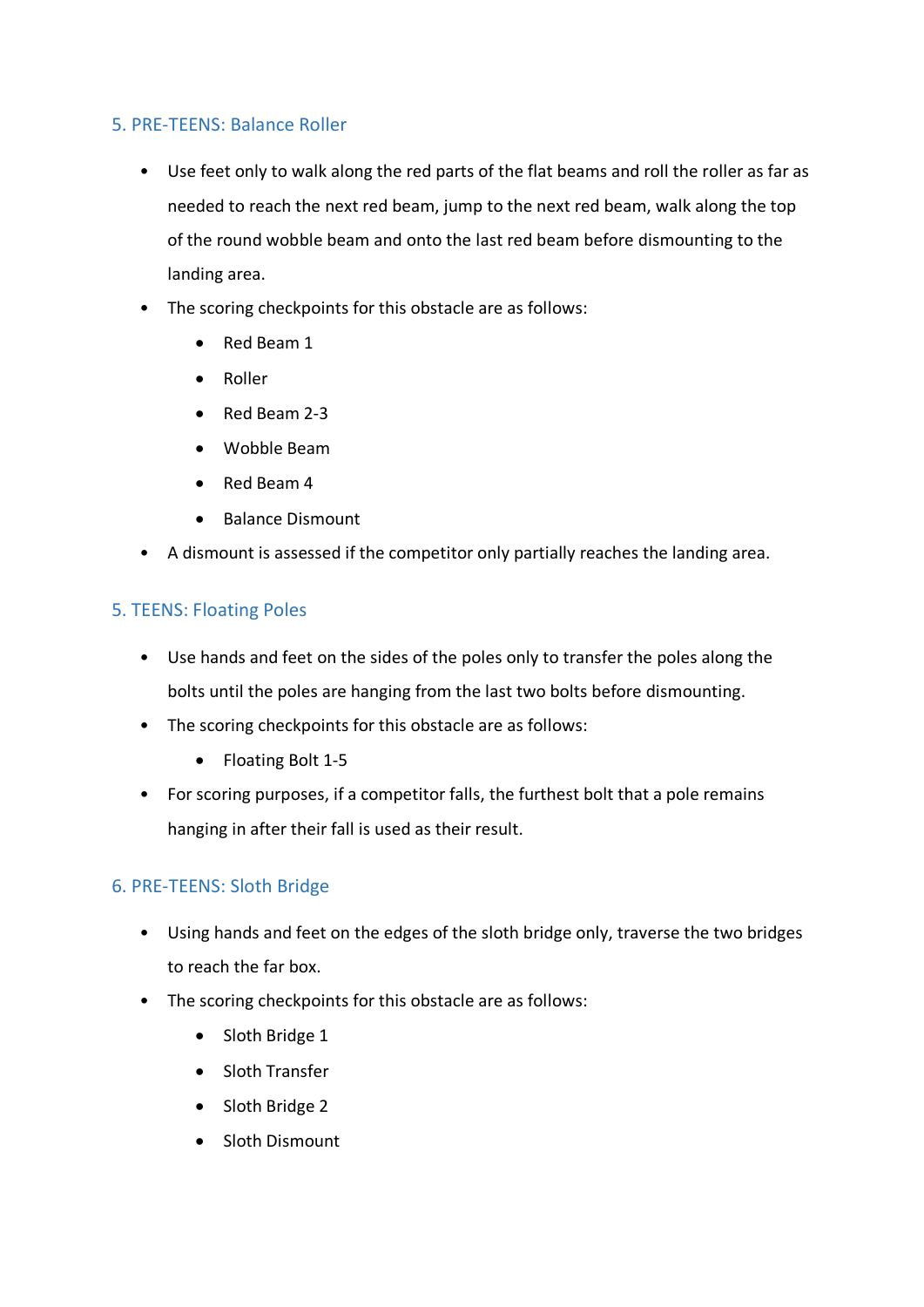- A Sloth Transfer is assessed if the competitor falls after contacting the second bridge, but before taking full weight on the second bridge.
- A dismount is assessed if the competitor contacts the end box then falls off.

# 6. TEENS: Lache Lane

- Jump and catch the lache bar, then lache to the second bar and catch both rings before dismounting to the gymnastics floor.
- The scoring checkpoints for this obstacle are as follows:
	- Lache Bar 1-2
	- Lache Rings
	- Lache Dismount
- A dismount is assessed if the competitor only partially reaches the gymnastics floor.

# 7. Salmon Ladder

- For PRE-TEENS: Use hands on the bar only to move both sides up at least one set of rungs before dismounting.
- For TEENS: Use hands on the bar only to move both sides of the bar up at least three sets of rungs in as many or few moves as necessary before dismounting.
- The scoring checkpoints for this obstacle are as follows:
	- Salmon Rungs 1-4
- A competitor only reaches a set of rungs if both sides of the bar are on that set of rungs when the competitor falls. If the competitor fails a jump and the bar does not remain on the ladder afterwards, then go from the set of rungs they attempted the jump from.

# 8. Warped Wall

- A spray bottle and hand towel will be provided at the start of this obstacle it is up to the competitor to use either or both.
- PRE-TEENS: Competitors run up the big warped wall and grab the first lip if needed, then climb over the top and hit the buzzer to end their run.